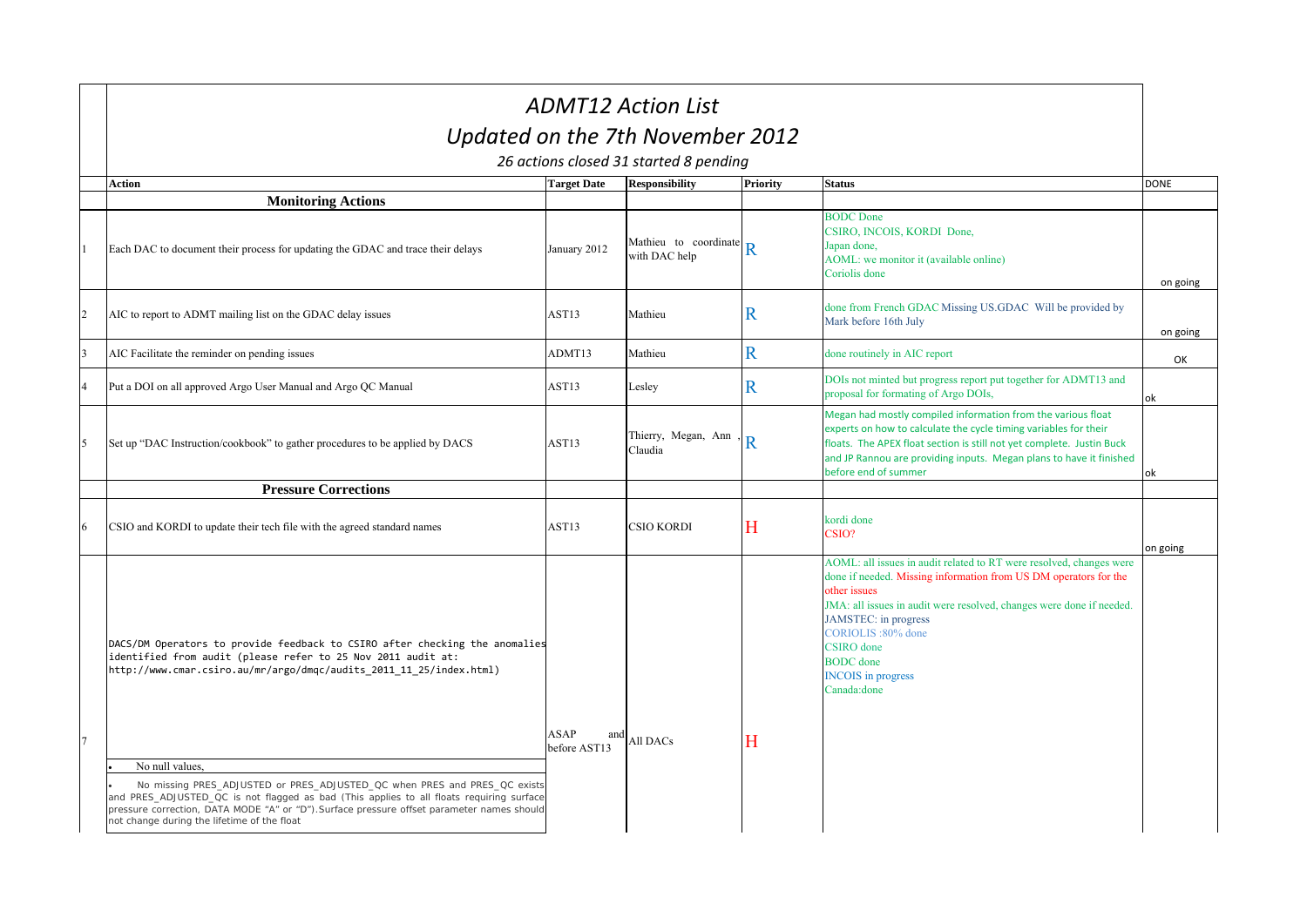|    | Fix cases when surface pressure correction varies throughout the profile (JMA/MEDS)                                                                                                                                                  |                                    |                  |              |                                                                                                                                                                                                                                                                                                                                                                               |          |
|----|--------------------------------------------------------------------------------------------------------------------------------------------------------------------------------------------------------------------------------------|------------------------------------|------------------|--------------|-------------------------------------------------------------------------------------------------------------------------------------------------------------------------------------------------------------------------------------------------------------------------------------------------------------------------------------------------------------------------------|----------|
|    | For floats with legitimate multiple surface pressure offset parameter names: DAC to<br>advise which parameter and method to use                                                                                                      |                                    |                  |              |                                                                                                                                                                                                                                                                                                                                                                               | on going |
| 8  | Each DAC to nominate one or more contact persons who will deal directly with<br>Jeff.Dunn@csiro.au in order to improve pressure correction in files and meta and tech<br>information for pressure correction. RT and/or DM operators | <b>ASAP</b><br>and<br>before AST13 | All DACs         | $\mathbb{R}$ | BODC - Use argo@bodc.ac.uk, Justin will be contact.<br>AOML: use DM Operator Emails Paul Robbins + Annie Wiong + J<br>Gilson + Kristene.E.Mctaggart@noaa.gov (PMEL),<br>JMA argoadmin@climar.kishou.go.jp<br>JAMSTEC argomail@jamstec.go.jp<br><b>CSIRO</b> Done<br>BSH: Marek.Stawarz@bsh.de<br>Coriolis: Christine.coatanoan@ifremer.fr<br>Canada:argo-canada@dfo-mpo.gc.ca | ok       |
|    | DACS to remove obsolete Surface Pressure parameter names from files and ensure that only<br>agreed parameter names are used.                                                                                                         | AST13                              | Concerned DACs   | H            | $BODC - n/a$<br>JMA done (so JAMSTEC done)<br>CSIRO - done<br>AOML: only minor changes were needed, suggested adding a few<br>names to table (not only surface pressure related);<br>Canada: done<br>Coriolis : done<br><b>INCOIS</b> done<br>Kordi done                                                                                                                      | on going |
|    | <b>GDAC Actions</b>                                                                                                                                                                                                                  |                                    |                  |              |                                                                                                                                                                                                                                                                                                                                                                               |          |
| 10 | ZIP files should be updated weekly and contained all index files. No need to zip Latest directory ADMT13                                                                                                                             |                                    | Thierry and Mark | $\mathbf R$  | done at Coriolis to be done at US GDAC                                                                                                                                                                                                                                                                                                                                        | on going |
| 11 | Implement detailed index at US GDAC                                                                                                                                                                                                  | AST <sub>13</sub>                  | Mark             | Η            | Will be implemented together with Format checker :<br>Remark from Mathieu This information is really needed for AST as<br>AIC need to present information on delays at Both GDACS at AST13<br>Plan to provide it July 16th                                                                                                                                                    | nok      |
| 12 | Create NMDIS DAC at US GDAC                                                                                                                                                                                                          | December<br>$1^{\rm s}$<br>2011    | Mark             | Η            | done                                                                                                                                                                                                                                                                                                                                                                          | ok       |
| 13 | GDAC to consider accepting compressed files from DACs                                                                                                                                                                                | ADMT13                             | Thierry and Mark | L            |                                                                                                                                                                                                                                                                                                                                                                               | nok      |
| 14 | Provide DM-Checker Documentation and provide to DACs access to Checker results                                                                                                                                                       | weel<br>First<br>December          | Mark             | Н            | File checker is under test mode with AOML CSIRO CORIOLIS and<br>BODC and JMA => Mark to add other DACS                                                                                                                                                                                                                                                                        |          |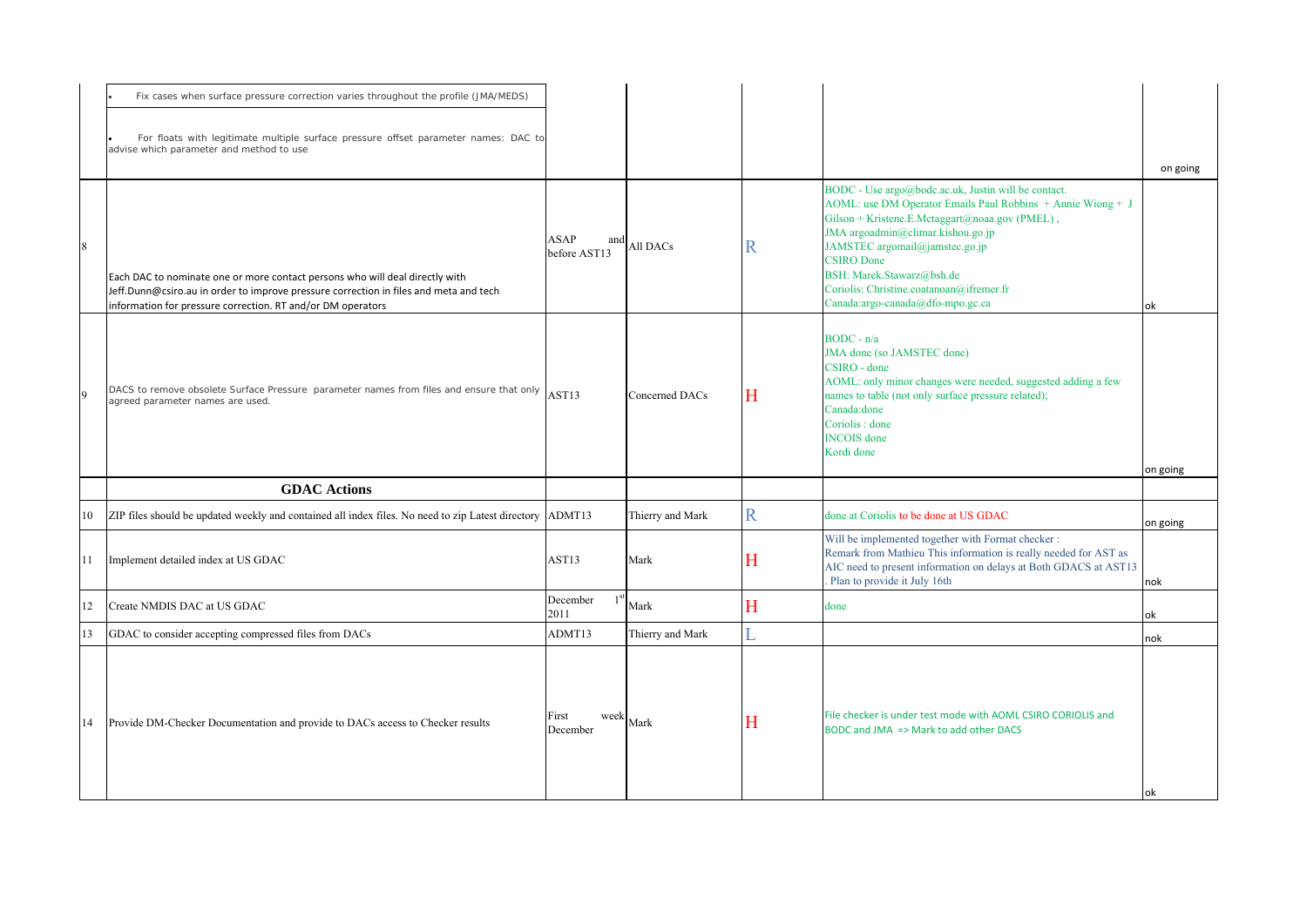| 15 | DACs to scan the anomalies detected on their files and provide feedback to Mark if false alarm                    | December<br>January | All DACs                                                                | Η           | reeaback provided on the check by the testing DACS<br>Coriolis : Thierry prefers to implement first the new format and then<br>to work on the anomalies.<br>AOML Add Claudi to the mailing list and Claudia to check<br>BODC Justin will provide feedback before 20 June<br><b>CSIRO</b><br>done - good results from checker and files fixed JMA files have been<br>stad and ara fina | on going |
|----|-------------------------------------------------------------------------------------------------------------------|---------------------|-------------------------------------------------------------------------|-------------|---------------------------------------------------------------------------------------------------------------------------------------------------------------------------------------------------------------------------------------------------------------------------------------------------------------------------------------------------------------------------------------|----------|
| 16 | Installation of file checker at Coriolis and turn to operation                                                    | February            | Mark and Thierry                                                        | H           | waiting for the end of the testing period likely after summer                                                                                                                                                                                                                                                                                                                         | ok       |
| 17 | Update File-Checker to allows 2.3 and 2.4 files including multi-axis data to be submitted                         | February            | Mark                                                                    | H           | Will be implemented together with Format checker. To speed up<br>process Thierry to send the new format sample for Mark to check                                                                                                                                                                                                                                                      | nok      |
|    | <b>Real-time Actions</b>                                                                                          |                     |                                                                         |             |                                                                                                                                                                                                                                                                                                                                                                                       |          |
| 18 | Check Bulletin time (wrong time zone, or ?= bulletin time, or constant offset)                                    | AST <sub>13</sub>   | JMA, INCOIS, KMA                                                        | Н           | <b>JMA</b> Done<br><b>INCOIS</b> : done                                                                                                                                                                                                                                                                                                                                               | ok       |
| 19 | Bad or changing instrument codes over a float life. DACs who have their floats listed in Mathieu<br>talk to check | AST <sub>13</sub>   | Coriolis                                                                | R           | done                                                                                                                                                                                                                                                                                                                                                                                  | ok       |
| 20 | <b>Start BUFR distribution</b>                                                                                    | AST13               | <b>CSIRO</b>                                                            | R           | done                                                                                                                                                                                                                                                                                                                                                                                  | ok       |
| 21 | Investigate why Coriolis BUFR are not seen                                                                        | AST13               | Mathieu and Mark                                                        | Η           | Coriolis done waiting for Mark feedback Mark doesn't see them but<br>may be a subscription pb. Aurelie will send the header to Mark<br>FNMOC doesn't see KMA, and NMDIS<br>FNMOC Missing some BODC and INCOIS Mark to send the list of<br>missing WMO to the DACS<br>CSIRO BUFR files getting through - are all arriving?<br>JMA files are being delivered                            | on going |
| 22 | Missing pressure levels in BUFR                                                                                   | AST <sub>13</sub>   | <b>CLS</b>                                                              | H           | <b>DONE</b>                                                                                                                                                                                                                                                                                                                                                                           | ok       |
| 23 | Update the QC manual for density test                                                                             | December 2011       | Annie                                                                   | $\mathbb R$ | Done                                                                                                                                                                                                                                                                                                                                                                                  | ok       |
|    | 23b Update the QC manual for density test after agreement on threshold                                            | AST <sub>13</sub>   | Annie after agremment<br>is reacehed between $\mathbf R$<br><b>DACS</b> |             | There were no objections to leaving the threshold where agreed at<br>ADMT12 so this item is finished. The threshold is 0.03 kg m-3                                                                                                                                                                                                                                                    | ok       |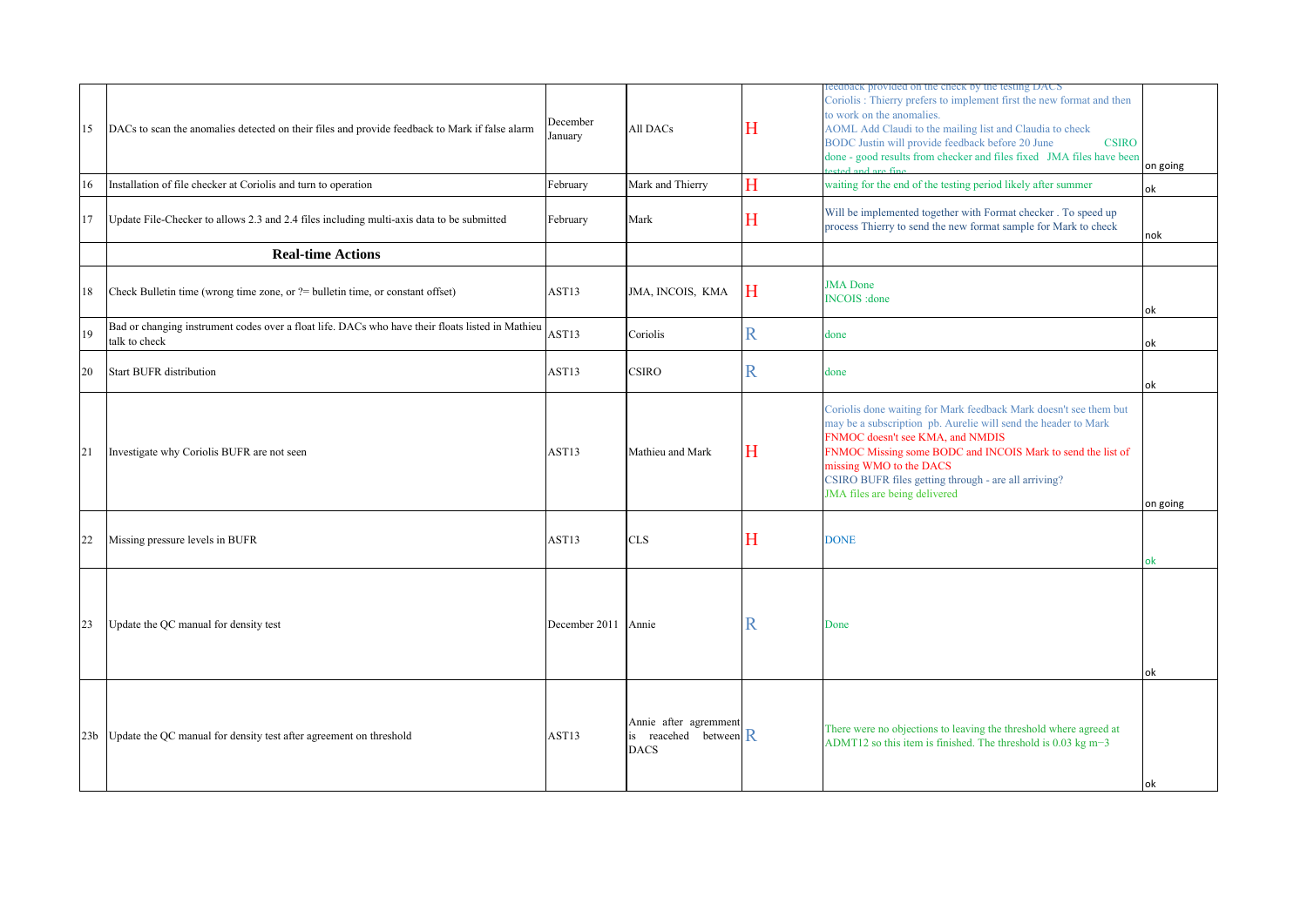| 24 | DAC to update their density test                                                                                                                         | ADMT13            | All DACs                                   | R           | <b>BODC</b> - Ongoing (expected summer 2012)<br>$AOML - started (10/24/12)$<br>Coriolis working on it expected summer 2012<br>CSIRO Kordi and Incois Done for APEX<br><b>JMA</b> Done<br>Canada:done                                                                                                                                                                                                                                       | on going |
|----|----------------------------------------------------------------------------------------------------------------------------------------------------------|-------------------|--------------------------------------------|-------------|--------------------------------------------------------------------------------------------------------------------------------------------------------------------------------------------------------------------------------------------------------------------------------------------------------------------------------------------------------------------------------------------------------------------------------------------|----------|
| 25 | Study on how to provide easier access to error ellipse data to DACs for new profile and history<br>since 2008.                                           | AST13             | Yann and Mathieu,<br>Thierry               |             | a proposal will be sent this summer to ADMT and AST to i) reprocess<br>all Argos locations of Argo floats since January 2008 with the Kalman<br>filtering method ii) supply all error ellipses information for Argos<br>locations reprocessed since January 2008 and iii) setup a new service<br>in collaboration with the Argo Information Center to provide and<br>archive in delayed mode of all Argos trajectory data for Argo floats. | on going |
| 26 | Run GDAC/GTS comparison on quarterly basis.                                                                                                              | January           | Mark & Mathieu                             | R           | a run is planned before AST13. Dacs expressed the need to have<br>information beginning March and was OK.<br>The next will before end of June                                                                                                                                                                                                                                                                                              | ok       |
| 27 | Provide monthly summary of OA anomalies to DACS and AIC.                                                                                                 | ADMT13            | Christine                                  | Ŕ           | Done Started in Dec 2011                                                                                                                                                                                                                                                                                                                                                                                                                   | ok       |
| 28 | DACs to implement the high resolution profile reduction for sending them to GTS as TESAC<br>bulletins (description in CookBook).                         | ADMT13            | Concerned DACs                             | R           | <b>BODC</b> - summer 2012<br>Coriolis Summer 2012<br>$AOML - N/A$<br><b>JMA</b> Done<br>CSIRO and<br>Incois done                                                                                                                                                                                                                                                                                                                           | on going |
| 29 | Investigate the consistency of CNDC units and range and values.                                                                                          | ADMT13            | Thierry and Brian                          | Ŕ           | Thierry working on it as Coriolis only is concerned. To be done                                                                                                                                                                                                                                                                                                                                                                            | on going |
| 30 | Finalize recommendation for bad data flagging for Provor floats that present the 2047db<br>anomaly.                                                      | ADMT13            | Cathy                                      | R.          | Floats are checked and flagged. Christine to check with Cathy the<br>instruction                                                                                                                                                                                                                                                                                                                                                           | on going |
|    | <b>Delayed-Mode QC Actions</b>                                                                                                                           |                   |                                            |             |                                                                                                                                                                                                                                                                                                                                                                                                                                            |          |
| 31 | US-Argo to investigate how to solve the Argo equivalent float DMQC issue on Navocean floats.                                                             | ADMT13            | Steve P                                    | $\mathbf R$ | A solution with a person of FNMOC, trained by A Wong, is studied<br>and final agreement on budget is under discussion (email Steve P<br>02/02/2012) So far no solution has been found on 11th June                                                                                                                                                                                                                                         | nok      |
|    | <b>Reference Dataset Actions</b>                                                                                                                         |                   |                                            |             |                                                                                                                                                                                                                                                                                                                                                                                                                                            |          |
| 32 | Put a mechanism in place to improve link between CCHDO, NODC and Coriolis to faster data<br>provision to ref DB. Document to be provided to ADMT chairs. | AST <sub>13</sub> | Tim<br>Steve,<br>and<br>Christine, thierry | H           | Coriolis: exchange with Tim (NODC) to get updates. Steve has<br>provided zip files with data. Document not yet done but needed for<br>AST13.<br>A new version was discussed between Steve and Sylvie at AST13.<br>was finalized after AST13<br>Transfer between CCHDO and Coriolis happned in October                                                                                                                                      | lok      |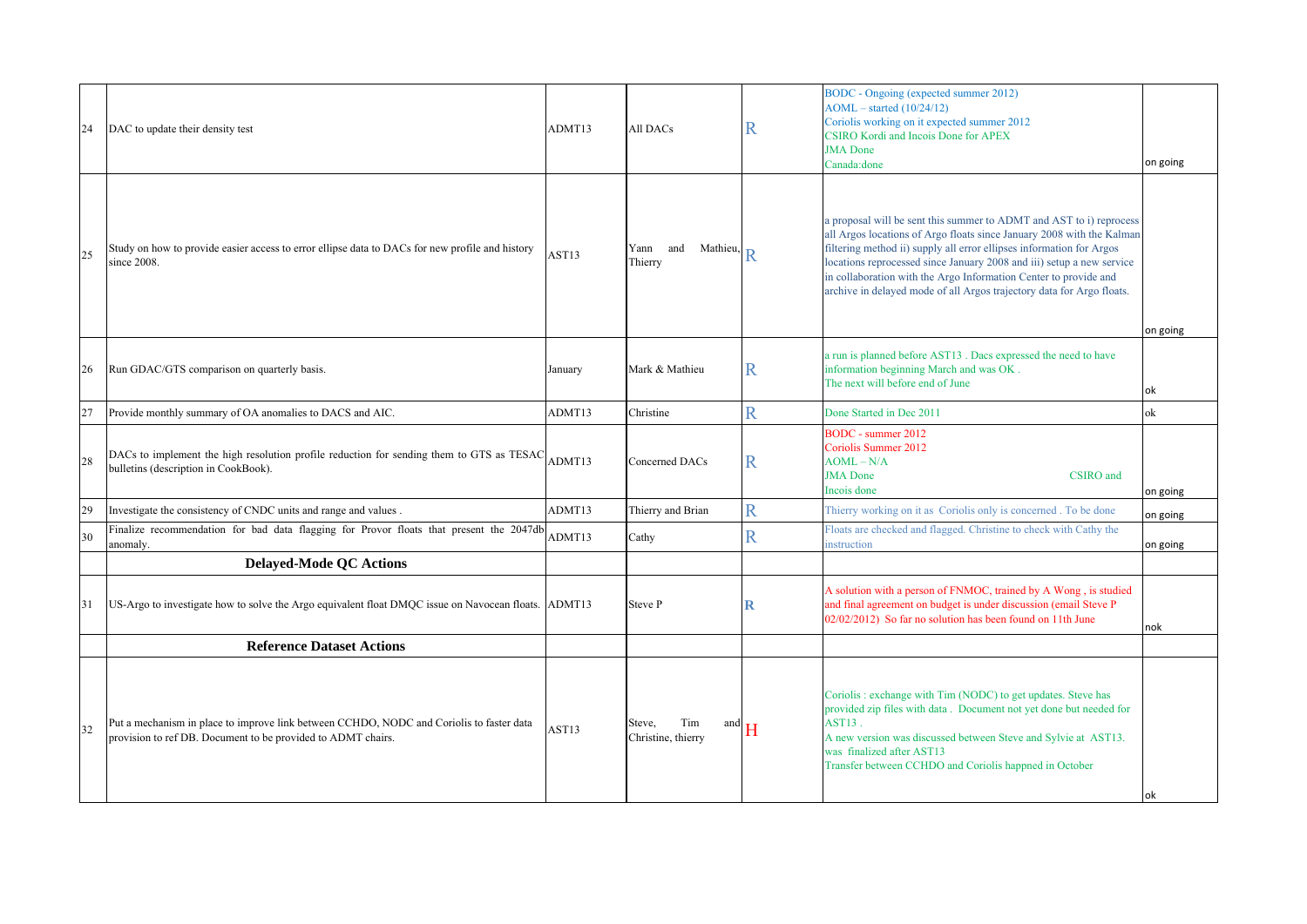| 33       | Work with Argo Delayed Mode Operators to identify priorities.                                                                                                                                                                                                                            | AST13             | Steve, Megan and Justin $\ $ <b>R</b>                                        |   | Justin - Ongoing, Steve has worked on this with sucess in the<br>Northwest Atlantic<br>Justin and Megan have communicated with Steve Diggs on what<br>geographical areas are priorities<br>Discussion with CSIRO on priorities provided to Steve- Steve has all<br>of CSIRO's available Southern Ocean data except the latest voyage<br>which hasn't yet been calibrated.<br>Paul pointed out Bad data issues he found on the reference database<br>and was asked to provide the information to Christine for correction | ok       |
|----------|------------------------------------------------------------------------------------------------------------------------------------------------------------------------------------------------------------------------------------------------------------------------------------------|-------------------|------------------------------------------------------------------------------|---|--------------------------------------------------------------------------------------------------------------------------------------------------------------------------------------------------------------------------------------------------------------------------------------------------------------------------------------------------------------------------------------------------------------------------------------------------------------------------------------------------------------------------|----------|
| 34       | CCHDO and the AIC to work on the compilation of meta data from CTD casts at float<br>deployment locations for SEAHUNT.                                                                                                                                                                   |                   | Steve and Mathieu                                                            | R | RT CTDs metadata list:ftp://ftp.jcommops.org/Argo/Status/argo_ctds.txt<br>G-Earth Web Service developed for CCHDO interoperability with<br>http://argo.jcommops.org/argo.kml (to display argo observations upon<br>spatial/temporal request) see<br>http://argo.jcommops.org/cgi-bin/WebObjects/jcommops-<br>kml.woa/wa/getObs?latMin=20&latMax=40&lonMin=-60&lonMax=-<br>40&dateBegin=01-01-2011&dateEnd=01-04-2012&delayedMode=0                                                                                       | ok       |
|          | <b>Format Actions</b>                                                                                                                                                                                                                                                                    |                   |                                                                              |   |                                                                                                                                                                                                                                                                                                                                                                                                                                                                                                                          |          |
| 35       | Tech file DACs to update their tech file after Ann audit.                                                                                                                                                                                                                                | AST <sub>13</sub> | All DACs                                                                     | Н | AOML: done<br><b>JMA</b> done<br><b>CSIRO</b> Done<br>Coriolis done<br><b>BODC</b> : Done<br>Canada: done<br>Incois: done                                                                                                                                                                                                                                                                                                                                                                                                | on going |
| 36<br>37 | All DACs to check the Configuration parameters names table available at the ADMT website<br>and check that all parameters required for their float types exist with an appropriate<br>definition, please provide feedback to Esmee.vanWIjk@csiro.au.<br>CSIRO to update the user manual. |                   | Esmee and Mathieu to $\mathbb{R}$<br>coordinate<br><b>Esmee with Thierry</b> | Ŕ | US float manufacturers visited by Argo TC (SIO-IDG, MRV, Teledyne,<br>WHOI-IDG, SBE):<br>float models vocabulary checked<br>encouragement to use standard Argo technical names<br>unique data format system explained<br>French Provor Float idem<br>Other Floats?<br>done                                                                                                                                                                                                                                               | on going |
|          |                                                                                                                                                                                                                                                                                          |                   |                                                                              |   |                                                                                                                                                                                                                                                                                                                                                                                                                                                                                                                          | ok       |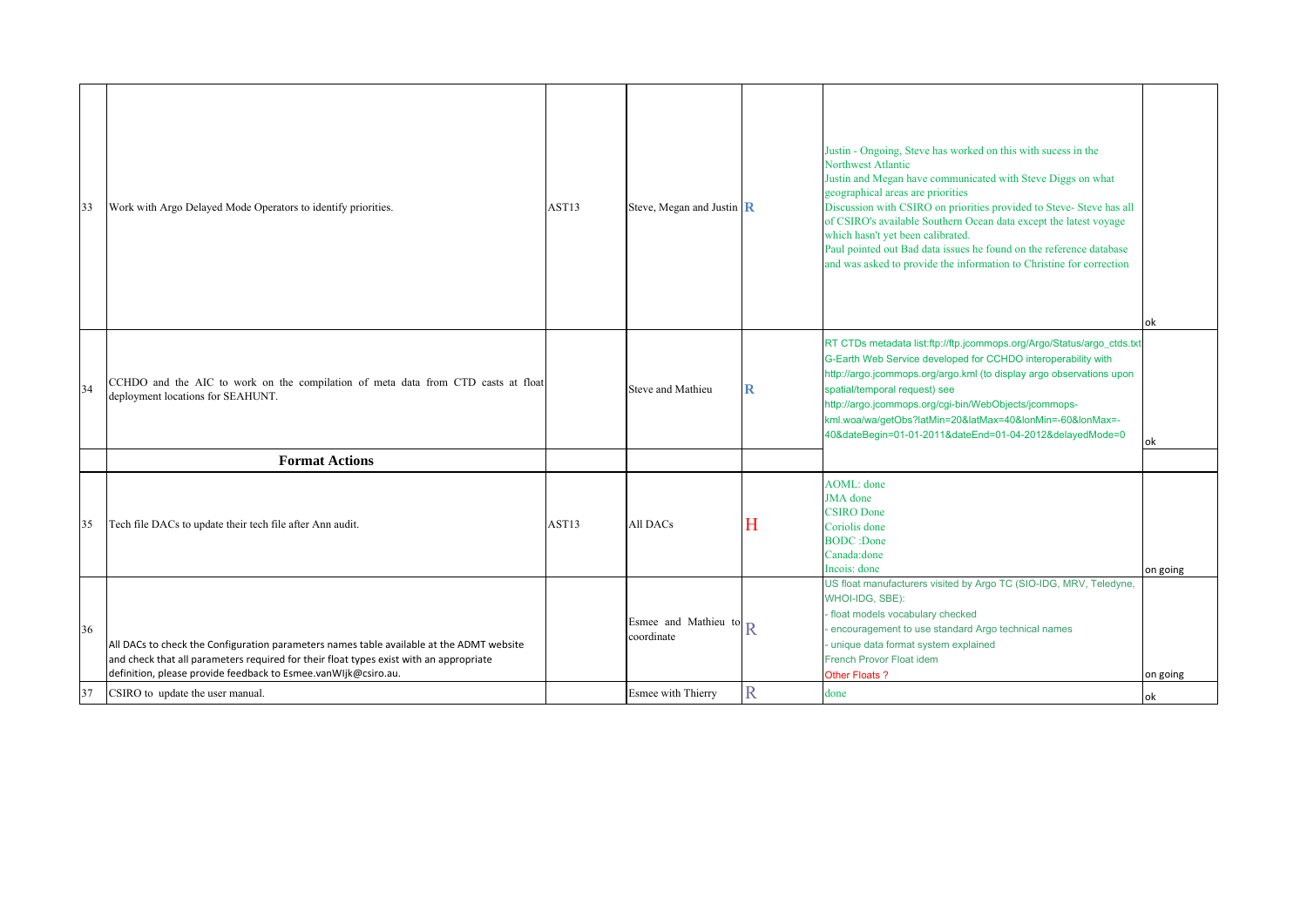| 38              | All DACS to implement new configuration scheme and populate the configuration parameters in<br>meta file. All floats must have at least one mission and<br>the<br>the<br>CONFIGURATION MISSION NUMBER parameter in the trajectory file must be populated for<br>all cycles. |                               | <b>DACs</b>                                                                                                                          | R                       | CSIRO underway.<br>AOML - format description almost done, scheduled forFY13<br>JMA done with new version<br>BODC done, need USGODAE to accept new format so can submit<br>data to GDACs.<br>Canada done. need USGODAE to accept new format so can submit<br>data to GDACs<br>Coriolis working on it | on going |
|-----------------|-----------------------------------------------------------------------------------------------------------------------------------------------------------------------------------------------------------------------------------------------------------------------------|-------------------------------|--------------------------------------------------------------------------------------------------------------------------------------|-------------------------|-----------------------------------------------------------------------------------------------------------------------------------------------------------------------------------------------------------------------------------------------------------------------------------------------------|----------|
| 39              | AIC to work with ANDRO team to set up a system linking a decoder format id to its<br>documentation on line.                                                                                                                                                                 | ADMT13                        | AIC, Esmee and Jean-<br>Philippe                                                                                                     | R                       | Data format classification under progress thanks to JP Rannou help.<br>reference tables to be provided for the manual                                                                                                                                                                               | on going |
| 40              | Document multi-axis format in user manual.                                                                                                                                                                                                                                  | December 2011                 | Thierry                                                                                                                              | R                       | Done Version 2,4                                                                                                                                                                                                                                                                                    | ok       |
| 41              | Document CF Compliance in user manual.                                                                                                                                                                                                                                      | December 2011                 | Thierry                                                                                                                              | R                       | In version 2.4 (30th March)                                                                                                                                                                                                                                                                         | OK       |
| 42              | DACS to implement multi-axis format to distribute their exotic floats.                                                                                                                                                                                                      | ADMT13 after<br>February 2012 | DACs:<br>Concerned<br>Coriois, BODC, AOML                                                                                            | R                       | Coriolis done<br>BODC on-going, done for bio floats, not done for NST floats.<br>CSIRO coded sent to be checked by TC<br>AOML - scheduled for FY13, submission requires 42a is completed.<br>JMA done with new version                                                                              | on going |
| 42a             | Mark to enhance file checker to handle multi-axis profile                                                                                                                                                                                                                   | ADMT13                        | <b>MARK</b>                                                                                                                          | R                       |                                                                                                                                                                                                                                                                                                     | nok      |
| 42 <sub>b</sub> | GDACS to manage the multiaxis files and only copy in multi-profile files the Argo Core Profile                                                                                                                                                                              | ADMT13                        | Mark and Thierry                                                                                                                     | $\overline{\text{R}}$   |                                                                                                                                                                                                                                                                                                     | nok      |
| 43              | Study how to add DOI in the Argo files attributes.                                                                                                                                                                                                                          | ADMT13                        | Thierry to make<br>recommendation                                                                                                    | $\overline{\text{R}}$   | will be presented at ADMT                                                                                                                                                                                                                                                                           | lok      |
| 44              | Resubmit oxygen data in format agreed at ADMT11.                                                                                                                                                                                                                            | AST <sub>13</sub>             | CSIO, Coriolis to finish<br>some APEX; AOML to<br>some Argos $\mathsf{R}$<br>finish<br>floats; ISDM, INCOIS<br>to add raw parameters |                         | JMA: done<br>Coriolis done<br>BODC done, processed new floats as per latest guidance<br>AOML done,<br>Canada Done<br>Incois to be done in June<br>CSIRO: done for both RT and DM                                                                                                                    | on going |
| 45              | Validate with BIO-Argo scientists unit and Parameter name for Chlorophyll A.                                                                                                                                                                                                | ADMT13                        | Antoine & Thierry                                                                                                                    | $\overline{\mathrm{R}}$ | will be discussed at BIOARGO workshop at ADMT13                                                                                                                                                                                                                                                     | ok       |
|                 | Trajectory                                                                                                                                                                                                                                                                  |                               |                                                                                                                                      |                         |                                                                                                                                                                                                                                                                                                     |          |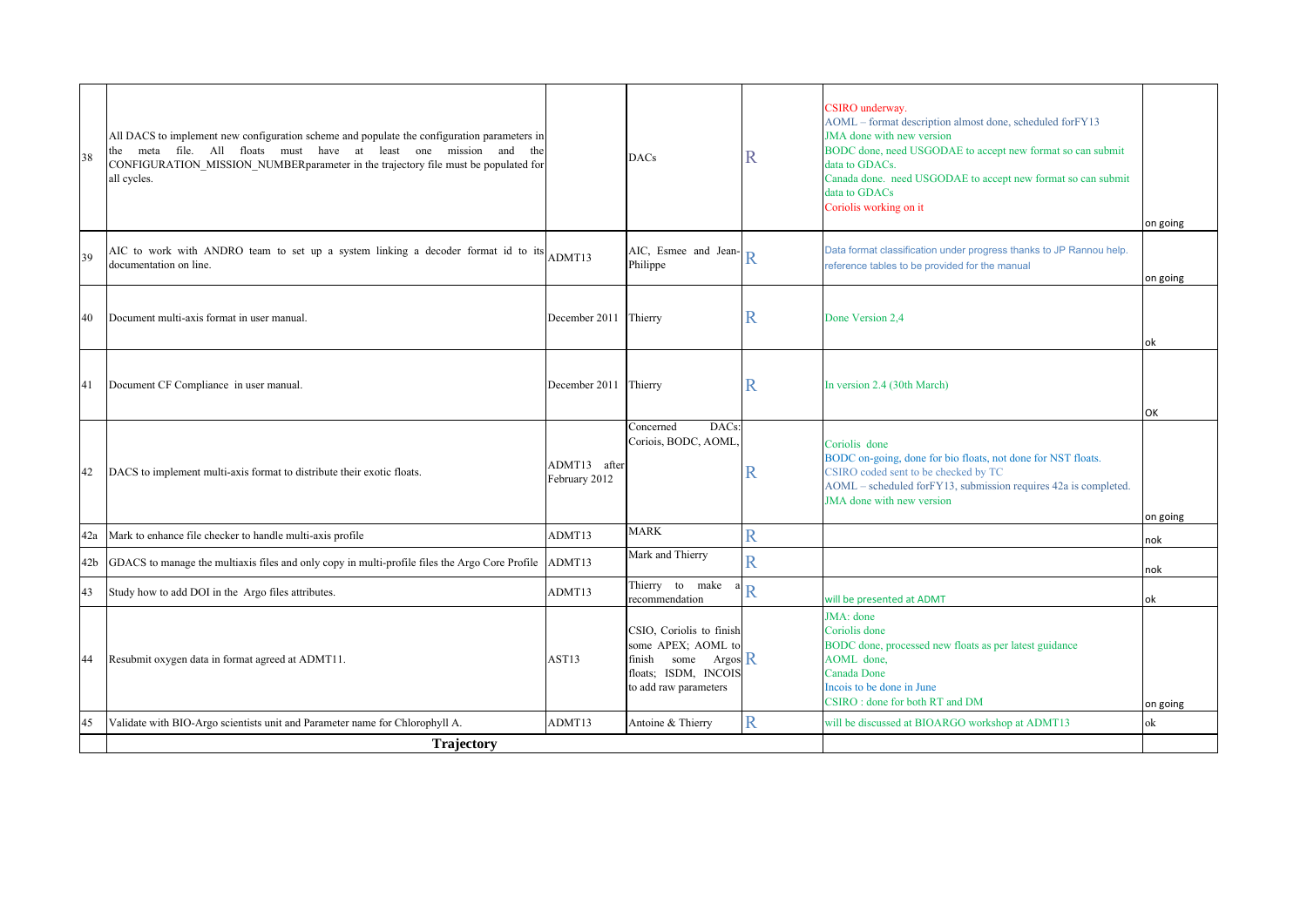| 46 | Update user manual to include all the changes decided at traj workshop.                                                                         | January 2012      | Megan          | Н | This has been done. The updated data manual has the new agreed<br>upon trajectory file format which DACs can begin using as soon as it<br>is accepted to the GDACs if they are ready. I think Coriolis may want<br>to begin doing this as they had already begun filling in the old<br>format. Of course, filling in some of the other new variables will be<br>difficult without the DAC cookbook which is a separate item. | ok       |
|----|-------------------------------------------------------------------------------------------------------------------------------------------------|-------------------|----------------|---|------------------------------------------------------------------------------------------------------------------------------------------------------------------------------------------------------------------------------------------------------------------------------------------------------------------------------------------------------------------------------------------------------------------------------|----------|
| 47 | Document real time position QC test developed by JAMSTEC on traj files in DC manual.                                                            | December 2011     | Annie & Kanato | R | Done                                                                                                                                                                                                                                                                                                                                                                                                                         | ok       |
| 48 | DACs to begin implementing real time position QC test developed by JAMSTEC on traj files.<br>Record changes to gc flags in the history section. | AST <sub>13</sub> | <b>DACs</b>    | R | <b>BODC</b> -summer 2012<br><b>JMA</b> Done<br>$AOML - started (10/24/12).$<br>CSIRO: will be done with the rewriting of trajectory package - date<br>unknown at this point.<br>Coriolis summer 2012<br>Canada in December 2012<br>India: will implement from CSIRO<br>KORDI will implement CSIRO program when ready                                                                                                         | on going |
| 49 | DACs to calculate position for profiles for which no transmitted position is available following<br>the information in the DAC cookbook.        | AST <sub>13</sub> | <b>DACs</b>    | R | AOML: planned for FY13 (if we have the time to do it)<br>JMA done with new version<br>Canada: done                                                                                                                                                                                                                                                                                                                           | on going |
| 50 | DACs to implement traj2.3 format.                                                                                                               | ADMT13            | <b>DACs</b>    | H | AOML – format description almost done, scheduled for FY13.<br>BODC - to be done<br><b>Coriolis Started</b><br>CSIRO: will<br>be done with the rewriting of trajectory package - date unknown at<br>this point.<br>JMA will do it this summer<br>Canada done. need USGODAE to accept new format so can submit<br>data to GDACs                                                                                                | on going |
| 51 | DACs to add parking PTS measurements even without times.                                                                                        | ADMT13            | <b>DACs</b>    | Н | AOML: doing that already<br>Coriolis has difficulties to implement its database<br><b>BODC</b> has similar PB as Coriolis<br>CSIRO and INCOIS doing this already<br>JMA done<br>Canada: done                                                                                                                                                                                                                                 | on going |
| 52 | DACs to include all cycle numbers in the N CYCLE array. If a cycle is missing, put in a fill<br>value for all N CYCLE variables.                | ADMT13            | <b>DACs</b>    | R | AOML: doing that already<br><b>CSIRO</b> also<br>doing it already<br>Coriolis will be done with tarj 2.3<br>JMA will do it this summer<br>Canada: done                                                                                                                                                                                                                                                                       | on going |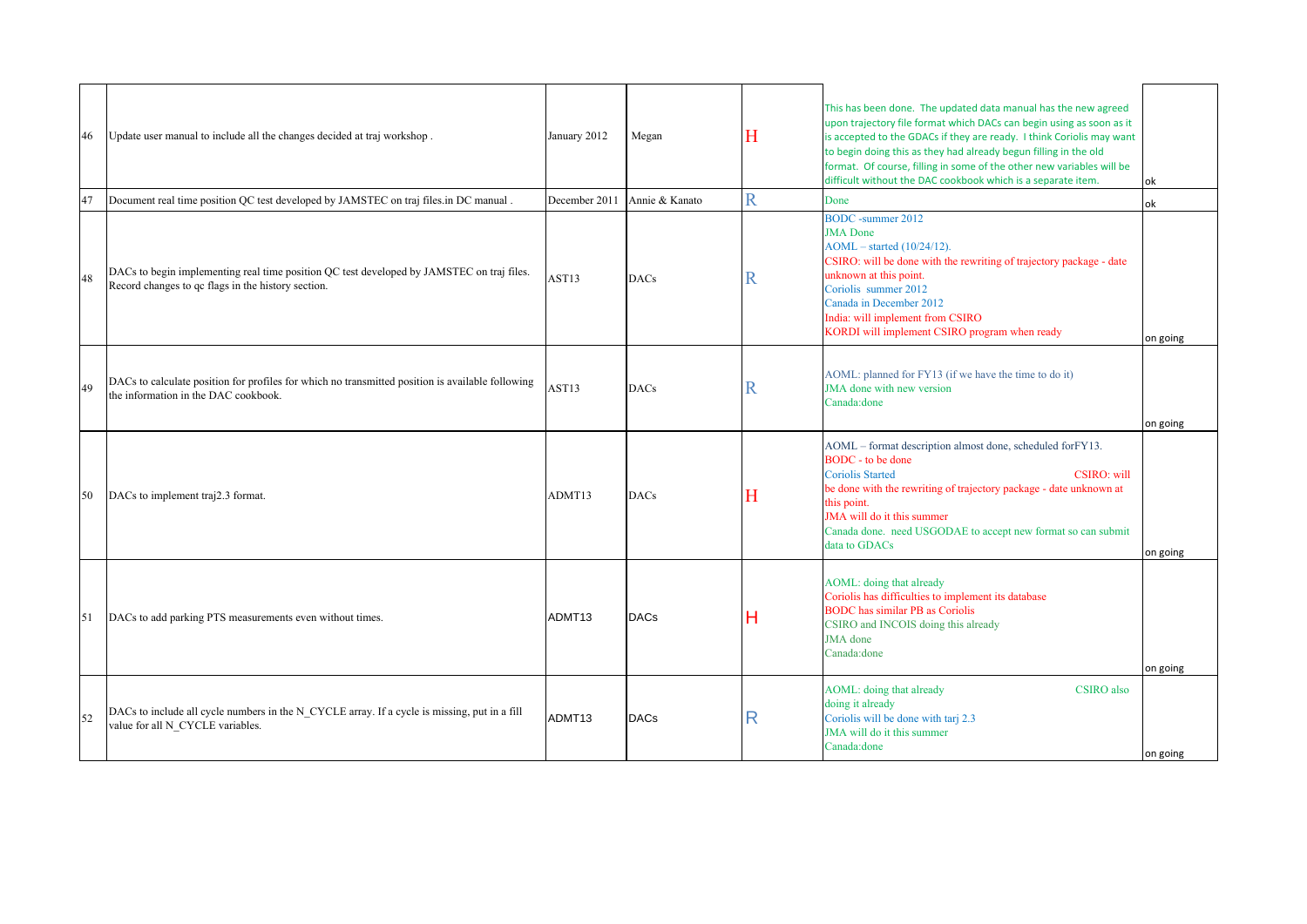|     | DACs to disseminate all collected Argos locations. May require reprocessing after late messages<br>have arrived. Takes up to 3hrs for one message to get through. Can take up to two days when ADMT13<br>errors occur at CLS with a small number of positions.                                            |                   | <b>DACs</b>                                                       | Н | AOML: doing that already,<br><b>BODC</b> - summer 2012<br>Coriolis done<br>CSIRO will do this as part of the traj re-programing, date unknown<br>JMA already doing this<br>Canada: done                                                                                                                                                 | on going |
|-----|-----------------------------------------------------------------------------------------------------------------------------------------------------------------------------------------------------------------------------------------------------------------------------------------------------------|-------------------|-------------------------------------------------------------------|---|-----------------------------------------------------------------------------------------------------------------------------------------------------------------------------------------------------------------------------------------------------------------------------------------------------------------------------------------|----------|
| 54  | DACs to put in first and last message time. Remember to carefully check that first and last<br>messages are reprocessed after more times/positions come in. If first(last) message also includes ADMT13<br>a position, include the first(last) time and then the same first(last) time with its position. |                   | <b>DACs</b>                                                       | Н | AOML: doing that already,<br><b>BODC</b> - summer 2012<br>Coriolis done<br>CSIRO will do this as part of the traj re-programing, date unknown<br>JMA already doing this                                                                                                                                                                 | on going |
| 55  | DACs to investigate anomalies/issues notified by ANDRO team and correct their decoders as ASAP<br>necessary.                                                                                                                                                                                              |                   | DACs, ANDRO Team   H                                              |   | Coriolis, AOML: we do that when we receive notifications on<br>problem<br>CSIRO. INCOIS: to be done<br>Canada: To be done<br>JMA in progress but not completed yet                                                                                                                                                                      | on going |
| .56 | Work with ATC, CLS to find a way to capture and store the axes error ellipse for all positions as ASAP<br>soon as possible.                                                                                                                                                                               |                   | ATC.<br>Y.<br>Bernard,<br><b>DACs</b>                             | R | SEE acttion 25 for CLS and AIC proposal<br>AOML: receiving the error ellipses on the CDROMs (DIAG files)<br>since 10/2011<br>CSIRO - no progress<br>JMA - no progress                                                                                                                                                                   | on going |
| 57  | DACs and float experts carefully review N CYCLE timing table listing which floats transmit<br>timings and which need to be estimated to ensure accuracy.                                                                                                                                                  | AST <sub>13</sub> | DACs.<br>float expert,<br>M.R<br>ANDRO team,<br>Scanderbeg        |   | see action 5                                                                                                                                                                                                                                                                                                                            | on going |
|     | Ask float expert for each type to write up procedure of how to estimate the N CYCLE timing<br>variables and circulate this to all the DACs via M Scanderbeg and put these specification in the<br>cookbook.                                                                                               | AST <sub>13</sub> | Float<br>M.<br>expert,<br>Scanderbeg                              | Ŕ | Related to action 57                                                                                                                                                                                                                                                                                                                    | nok      |
| 59  | Ask AST to contact APEX APF11 and SEABIRD METOCEAN NKE manufacturers to ask that AST13<br>these float cycle times be reported by the float.                                                                                                                                                               |                   | co-chairs,<br>AST<br>M.<br><b>BSH R</b><br>Scanderbeg,<br>Ifremer |   | Megan has spoken to SeaBird, MetOcean, MRV about their new<br>floats and all have agreed (in fact, they already had most of the<br>information being sent back) to have the appropriate cycle times<br>reported by the float. She has not yet had any luck working with<br>Teledyne/Webb on the APEX APF11. She is still pursuing this. | on going |